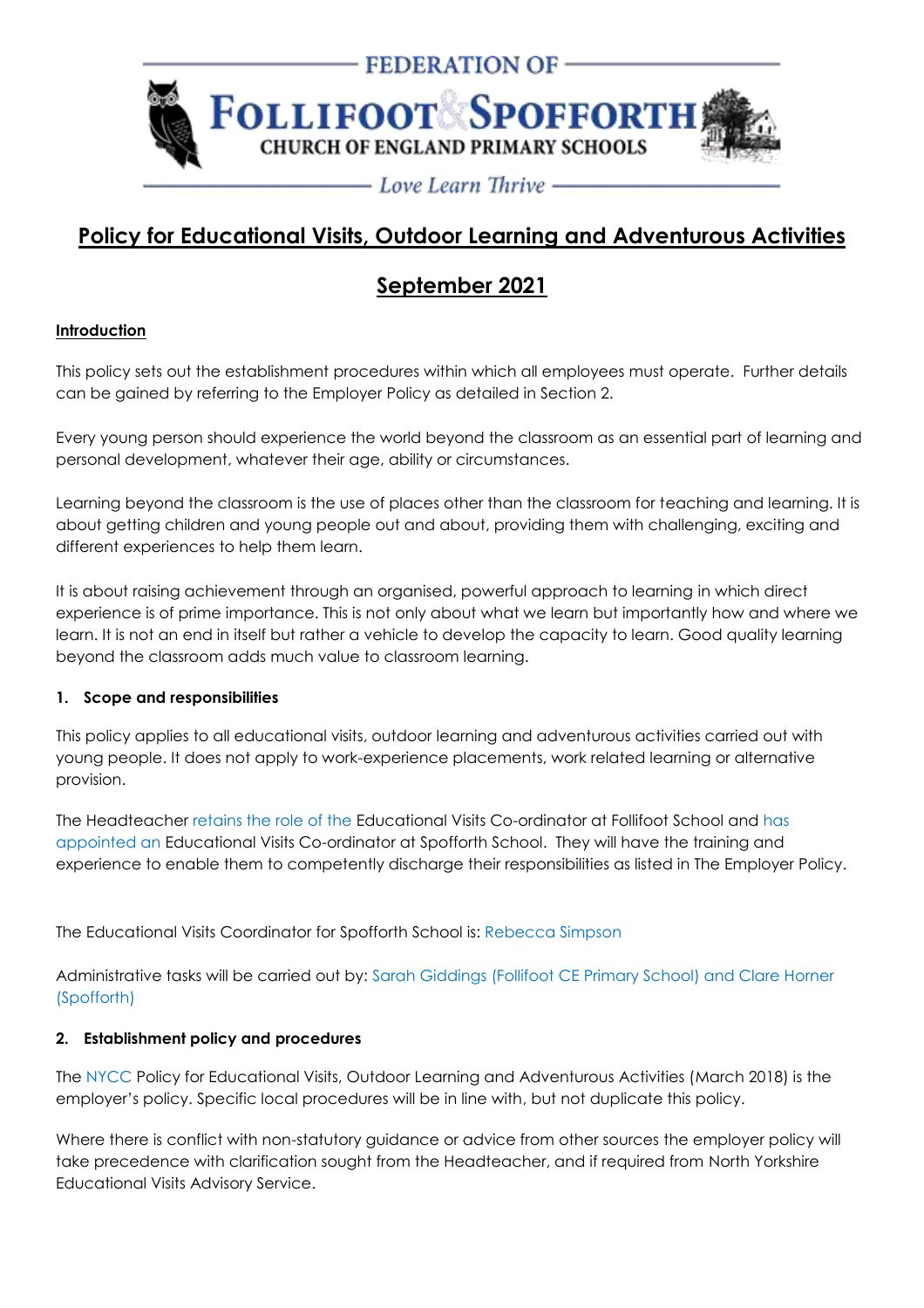#### **Consent**

Routine acknowledgement: Whilst it is not a legal requirement to gain parental consent for curriculum activities, written acknowledgement will be gained on enrolment for routine local visits and activities which are a part of our normal educational provision during the school day and information regarding the nature of the types of visit will be included in our rolling consent form. We will always aim to fully inform parents by letter via ParentMail of the nature of each visit, activity or series of a similar nature, remind parents that they have acknowledged this, and give opportunity to update information and emergency contact details. On occasions a curriculum opportunity may become available at short notice and we will always aim to notify parents that their child will be offsite but this may not be possible.

Non-routine consent: Written consent which may be electronic via ParentMail will be gained on enrolment for those visits which are non-routine visits and activities and those visits which fall outside of normal hours. We will fully inform parents by letter via ParentMail of the nature of each visit, activity or series of a similar nature.

Specific consent: Written consent letter via ParentMail will be gained for every individual visit, activity or series of a similar nature which involve a higher level of risk including but not limited to longer journeys, residential visits and adventurous activities. We will fully inform parents by letter via ParentMail of the nature of each visit, activity or series of a similar nature.

Medical information: We will use the medical information on record in our Student Information Management system alongside any updated information which parents will be given the opportunity to provide for most visits and activities. Where visits or activities involve a higher level of risk it may be appropriate for separate medical information and consent forms to be completed.

## Staff competence

Records will be kept of induction, training, relevant qualifications and competence using the 'My Details' section of Evolve.

To ensure sustainability of important visits deputy leaders will be appointed in order that contingency plans can be put in place should a visit leader be indisposed.

## EVC Training

The Educational Visits Co-ordinator will attend appropriate training and revalidation as required by the employer.

#### Visit Leader Training

Visit leaders will be approved by the Headteacher and will have attended appropriate training as required by the employer.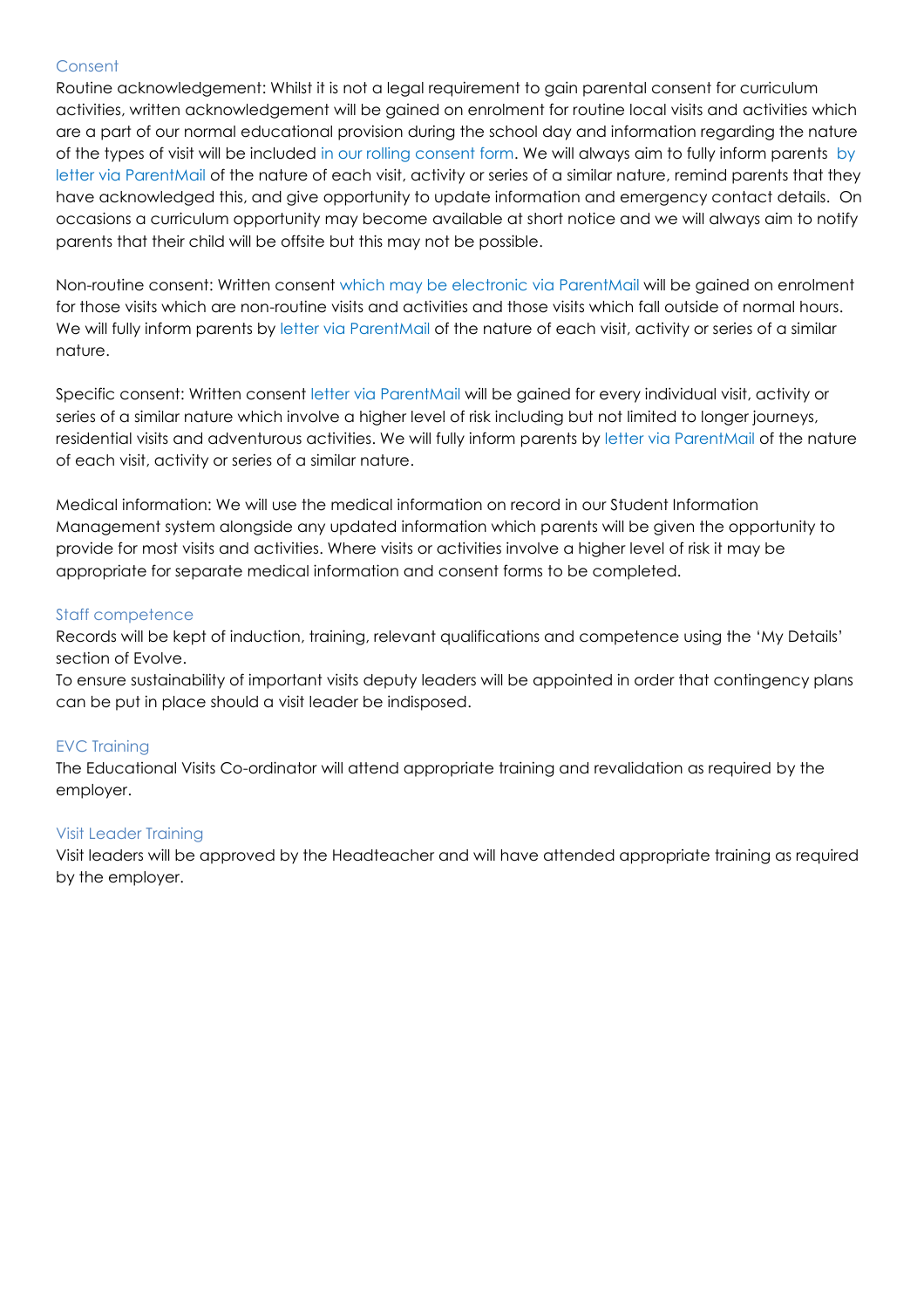#### **3. Planning and approval procedures**

Visit leaders should follow the employer policy, establishment policy, guidance, local procedures and standard assessments of risk.

Risk management is a vital part of planning and assessing benefits and risk associated with visits and activities. Sensible risk management relates to identifying significant hazards and mitigating against risk through appropriate control measures. It is not a paperwork exercise but a dynamic process before and during a visit or activity in order that young people can be kept safe from harm. Generic or event specific risk assessments will be used to record significant findings.

External providers: Wherever possible visit leaders will gain credible assurances of health & safety management systems and quality provision through a Learning Outside the Classroom Quality Badge. Alternatively assurances will be gained through a Provider Statement as detailed in the employer policy

Well organised prior planning is essential in the effective running of visits. In order to ensure sufficient time to gather necessary information, permissions, arrangements and provide parents with reasonable time periods to make voluntary contributions the following timetable should be adhered to.

| 6 weeks before proposed trip | Speak to office staff to ensure there are no conflicts re.<br>proposed trip date and obtain order number for booking.                                                                                                                                                               |
|------------------------------|-------------------------------------------------------------------------------------------------------------------------------------------------------------------------------------------------------------------------------------------------------------------------------------|
|                              | E-mail Provider Statement to venue if required and chase if this<br>is not received within a week.                                                                                                                                                                                  |
|                              | Identify accompanying staff and adults and arrange MSA<br>cover if needed. When asking existing relief staff to go, make it<br>clear if this is in a voluntary or paid capacity. Try to take any<br>parent volunteers who are already DBS checked.                                  |
|                              | Supply admin staff with accurate numbers in order for coach<br>quotes to be requested.                                                                                                                                                                                              |
|                              | Advise Dolce of trip date. If in Reception or KS1 (or entitled to<br>free school meals) these children should be offered a school<br>packed lunch. The cut-off date for ordering these is 3 weeks<br>before the trip date so parental responses have to be received<br>before then. |
|                              | Go on site visit.                                                                                                                                                                                                                                                                   |
| 5 weeks before trip          | Once the Provider Statement has been returned (if required)<br>and coach quotes accepted, send letter to parents including<br>costings (and the option of a school pack-up: see above).                                                                                             |
|                              | Prepare Evolve forms for Mrs Katie Barnett (Follifoot) and Mrs<br>Rebecca Simpson (Spofforth) to check and sign off.                                                                                                                                                                |
| 3 weeks before trip          | Pack-up deadline for kitchen.                                                                                                                                                                                                                                                       |
| 2 weeks before trip          | Payment deadline. If not enough income has been received<br>this gives us the option to cancel the trip.                                                                                                                                                                            |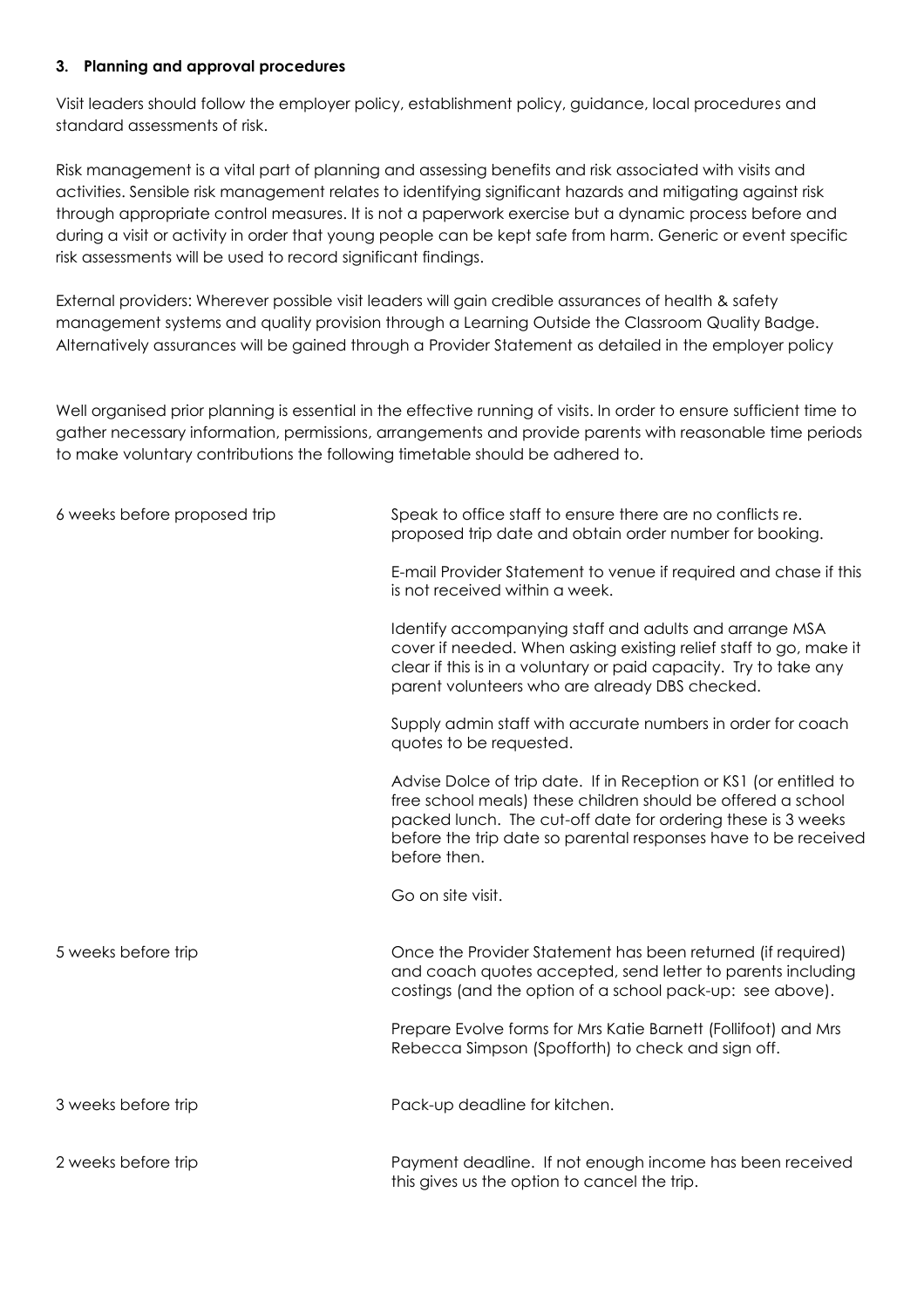Trip day Fully brief helpers and ensure trip packs, inhalers and first aid packs are taken with you.

HAVE FUN!

This timetable **does not apply** to local trips and visits that are covered by the rolling consent form where there are no costs. These are covered by rolling consent for Local Learning Visits. They can logged on EVOLVE as Local Learning visits providing the Local Learning Visits procedures are followed.

There may be occasions where opportunities present themselves at 'the last minute'. The timetable above should never prevent a visit being considered however the majority of visits should be achievable within the timetable above. If planning a trip outside of the timeframes detailed above the members of staff should see the advice of the EVC and or the Head Teacher.

For trips and visits that will require voluntary contributions of more than £15 staff should carefully consider an appropriate notice period and should discuss their plans with the EVC and or Head Teacher. For all residential visits where charges or voluntary contributions will be in the hundreds of pounds schools will aim to give at least 8 months notice.

## **4. Visit Planning and Management System**

A web-based system is used to facilitate the efficient planning, management, approval and evaluation of visits. All staff that lead or accompany visits can access their own account which is set up by the Educational Visits Co-ordinator.

The default option is a day visit within the United Kingdom. Visits can be further categorised as follows:

- On-site or local learning area
- Joint visit
- Overseas
- Residential
- Adventurous (provider led)
- Adventurous (self-led)

Refer to local procedures and guidance regarding the establishments' use of these categories.

Approval of visits will be made as detailed below. Initial approval in principal will also be gained as required in the employer policy.

## Governing Body:

The governing body has a strategic role to set the vision and direction of the school and has responsibility for its educational and financial performance. To enable this it will hold the Headteacher to account by oversight of learning beyond the classroom opportunities to ensure that the educational experiences are of high quality, that best value is obtained and financial regulations are adhered to.

Adviser: Visits abroad and all self-led adventurous activities regardless of location. (As detailed in guidance).

Headteacher: Visits abroad, all adventurous activities, residential visits and non-local day visits (Spofforth) and all visits and activities – (Follifoot)

## Educational Visits Co-ordinator:

Local walking visits, bike ability training, local sports fixtures and local swimming visits (Spofforth)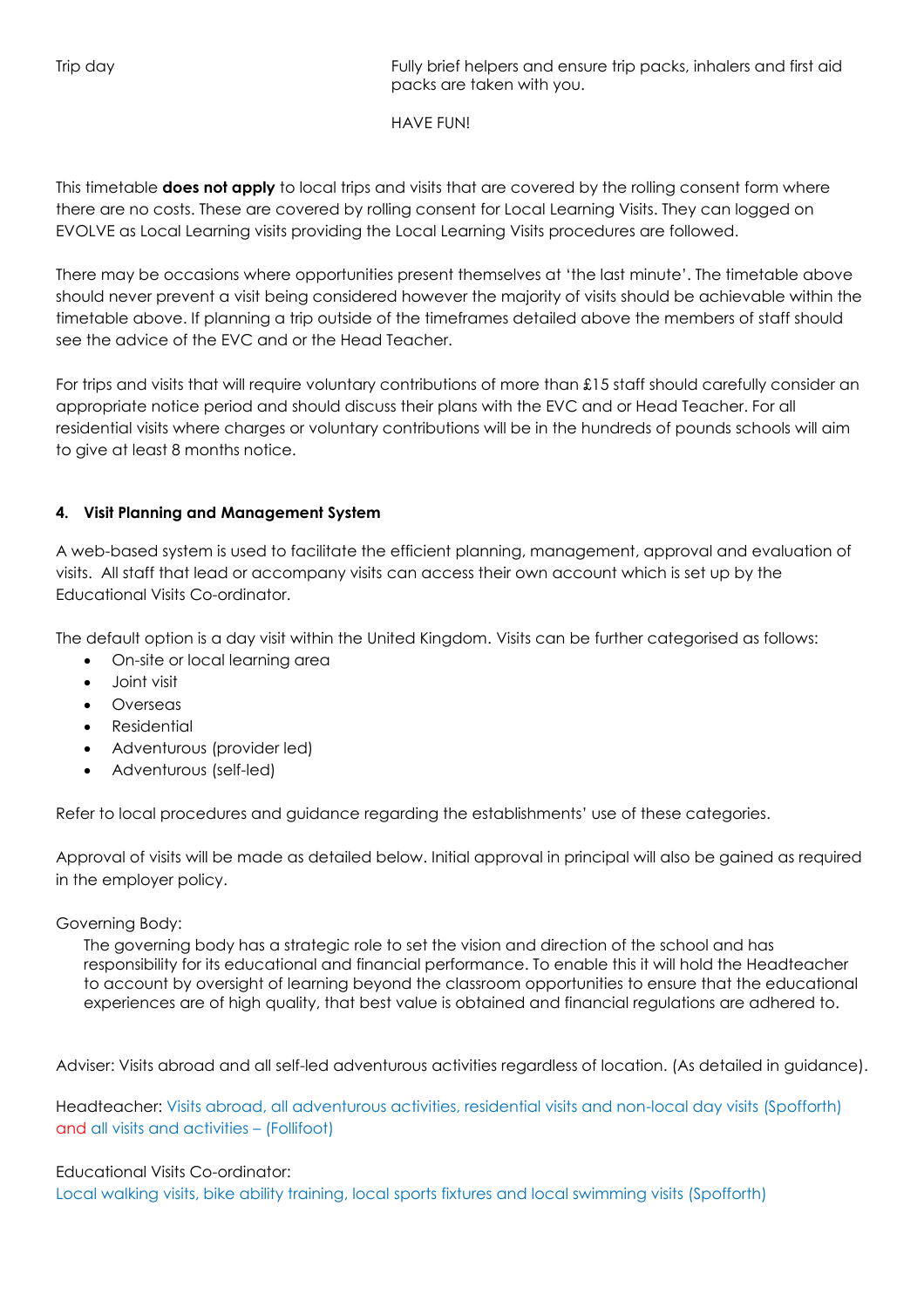## **5. Incident Management**

In the case of an incident during a visit all members of staff will follow the establishment's incident management plan as detailed in the appendix.

## **6. Monitoring of visits and procedures**

Governors will monitor the implementation of this policy by acting as a critical friend in monitoring the implementation and effectiveness of the policy.

The Educational Visits Co-ordinator will ensure that there is a system in place for appropriate monitoring of visits and activities.

## **7. Charges for Off-site Activities and Visits**

Charges for educational off-site visits and adventurous activities, including charges for visits and transport, requests for voluntary contributions and remission of charges are made in line with DfE guidance. Reference should also be made to Federation Charging & Remissions Policy.

#### **8. Inclusion & SEND**

We endorse the principles for young people of a presumption of entitlement to participate, accessibility through direct or realistic adaption or modification and integration through participation with peers.

We acknowledge that it is unlawful to treat a young person with a protected characteristic less favorably or fail to take reasonable steps to ensure that young people with protected characteristics are not placed at a substantial disadvantage without justification.

We also acknowledge that expectations of staff must be reasonable, so that what is required of them (to include a young person) is within their competence and is reasonable. Reference should also be made to Federation policy for SEND

#### **9. Safeguarding**

Safeguarding procedures should be considered as part of the planning process with additional consideration for residential visits. Visit Leadership Teams should:

- As part of planning, liaise with the Designated Safeguarding Lead (DSL) and other staff to identify any relevant safeguarding issues
- Have access during a visit to the DSL (or trained deputy) either directly or through the Base Contact.

Any volunteers who accompany any visit or activity will be vetted and be directly supervised by a member of staff. If they are to have significant unsupervised access to young people then an enhanced DBS disclosure will be obtained and they will undergo induction and training in their role and responsibilities as detailed in employer and school policies and local procedures. Reference should also be made to the Federation Child Protection Policy.

#### **10. Insurance**

Young people participating in visits and activities will have annual travel insurance provided under an annual Schools Journey Insurance policy. Any differences to this will be notified to parents/carers as appropriate before any consent or payment is made.